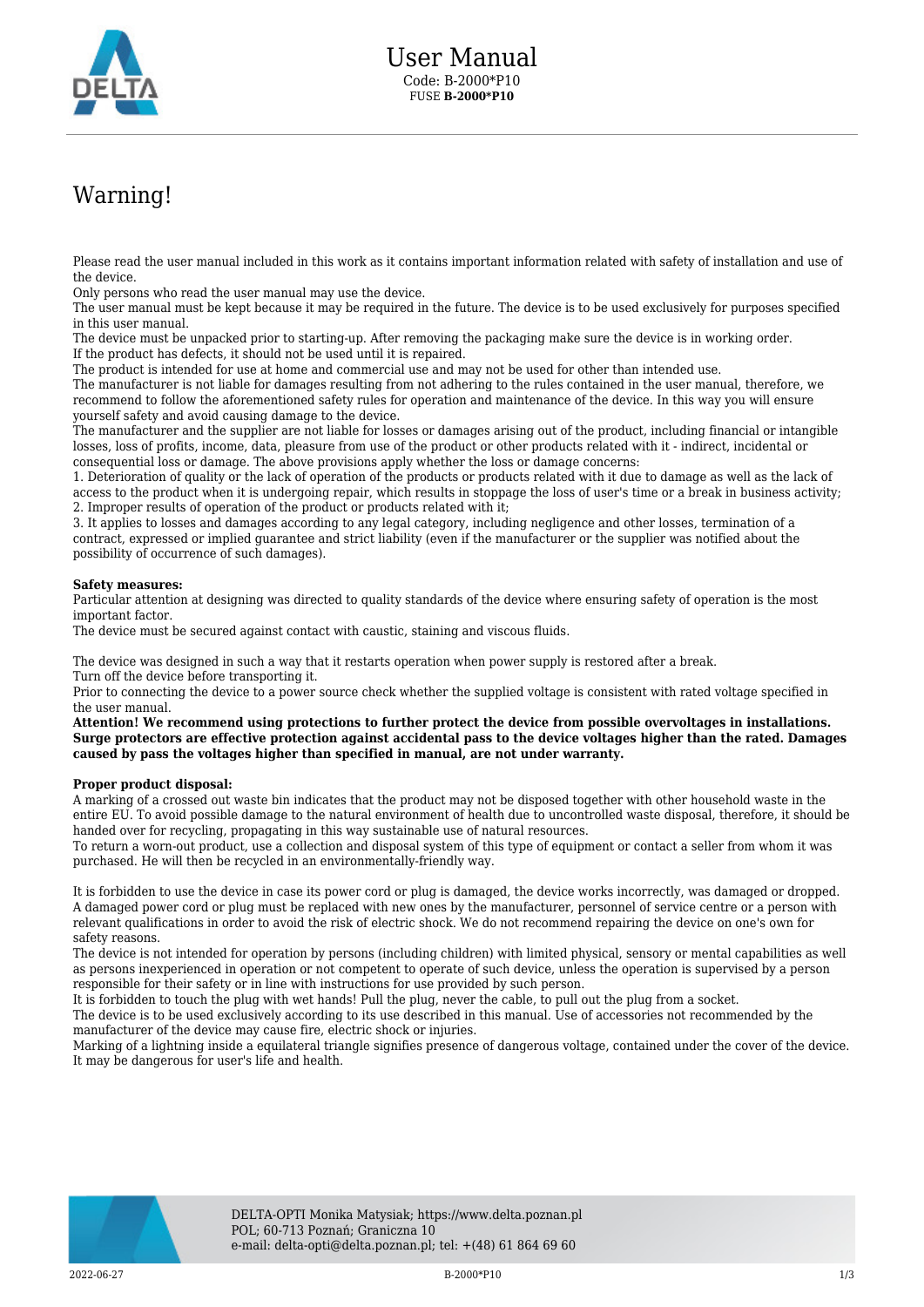



| In package:           | 10 pcs The price for package |
|-----------------------|------------------------------|
| Fuse type:            | 5/20mm delayed fuse          |
| Rated current:        | 2 A                          |
| Maximal voltage:      | 250 V AC                     |
| Maximal voltage drop: | 150 mV                       |
| Delay time at 10A:    | 20  300 ms                   |
| Dimensions:           | Ø 5 x 20 mm                  |
| Manufacturer / Brand: | <b>DELTA</b>                 |
| Guarantee:            | 3 years                      |



 $2022-06-27$   $B-2000*P10$   $2/3$